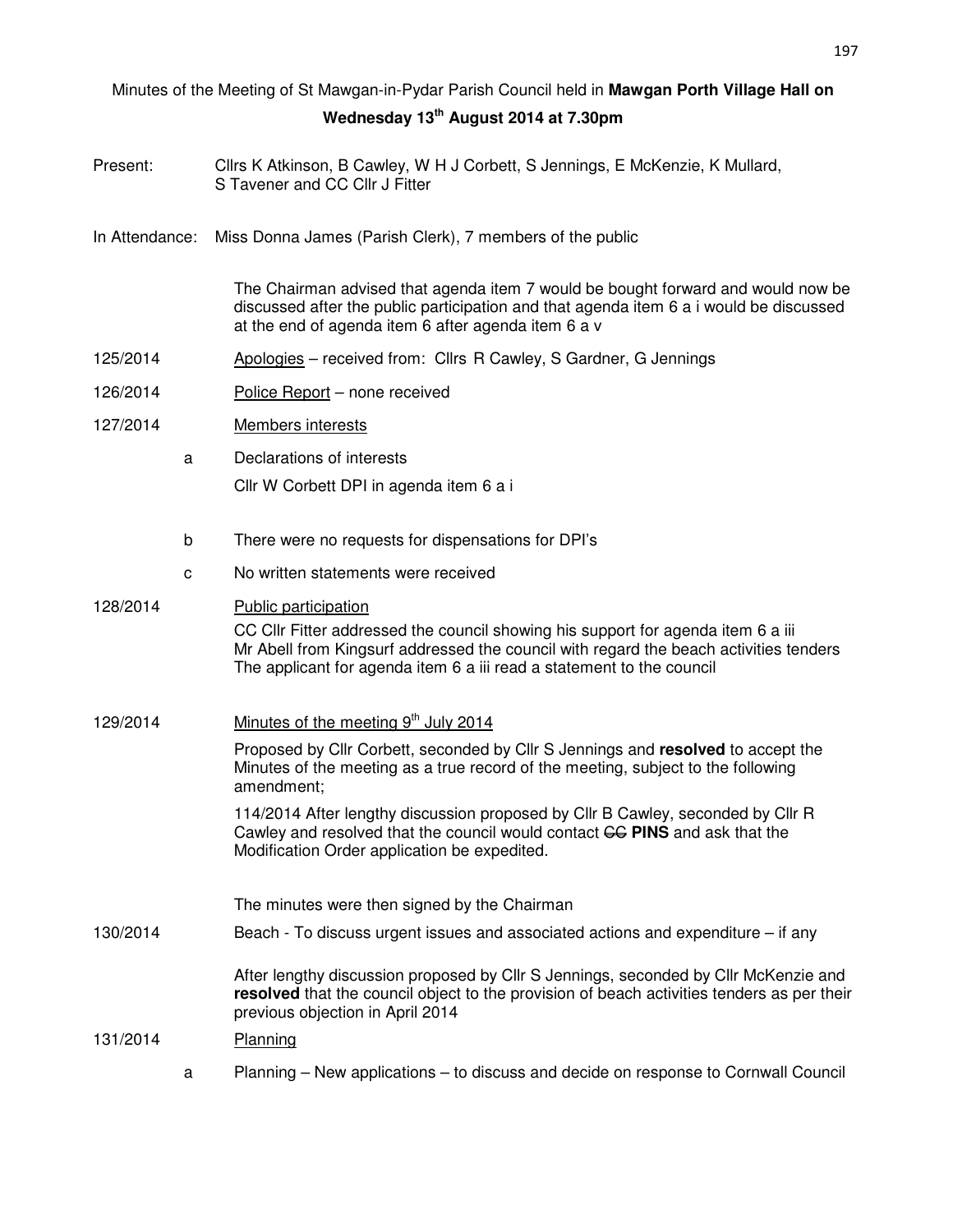ii PA14/06112 - Panorama Mawgan Porth Newquay TR8 4BY - Alterations and extensions to existing house with the inclusion of a balcony at first floor level. New detached garage - Mr And Mrs Mat And Vicki Lund

Proposed by Cllr Corbett, seconded by Cllr S Jennings and **resolved no objections**

 iii PA14/06087 - Gluvian Farm Mawgan Porth Newquay Cornwall TR8 4BG - Outline application for relocation of existing farm shop to new facility with small apartment above for retail manager - Mr & Mrs P Sterling

The council discussed at length the planning application which it felt was incorrect and incomplete. The agent for the planning application interrupted the council's discussions at length on several occasions. Cllr Tavener proposed the council ignore the comments from the floor which the council agreed.

Proposed by Cllr S Tavener, seconded by Cllr Corbett and **resolved** that the council would defer their decision until they receive a correctly completed application form and more detailed particulars.

 iv PA14/06479 - 7 Sandy Court Mawgan Porth Hill Mawgan Porth Newquay Cornwall TR8 4BJ - Construction of balcony - Mr & Mrs David Gregg

Proposed by Cllr S Jennings, seconded by Cllr Corbett and **resolved no objections**

 v PA14/00011/NDP - St Eval Cornwall - Plan proposal received for the designated neighbourhood plan area of St Eval - Mrs Kim Hayward

The council had not received any information or documents on this application and therefore did not discuss it.

#### **Cllr Corbett left the room and the meeting**

 i PA14/05699 - Tolcarne Merock St Mawgan Newquay TR8 4AG - Re-roofing and refurbishment of attached annexe to existing farmhouse and extension to existing annexe - Mr W H J Corbett

Proposed by Cllr S Jennings, seconded by Cllr McKenzie and **resolved no objections**

#### 132/2014 Accounts

Proposed by Cllr McKenzie, seconded by Cllr B Cawley and **resolved** by the council that accounts totalling £ 3357.83 listed below, were approved for payment and duly signed.

| T Michell             | Maintenance              |    | £ 1117.09 |
|-----------------------|--------------------------|----|-----------|
| D James               | Salary & Expenses        | £. | 693.42    |
| <b>HMRC</b>           | PAYE Tax & NI            |    | £ 130.00  |
| M Farmer              | <b>Beach Cleaning</b>    |    | £ 712.00  |
| Treviglas CC Printing |                          | £  | 76.35     |
|                       | Wybone Ltd New Beach Bin | £  | 628.97    |
|                       |                          |    |           |